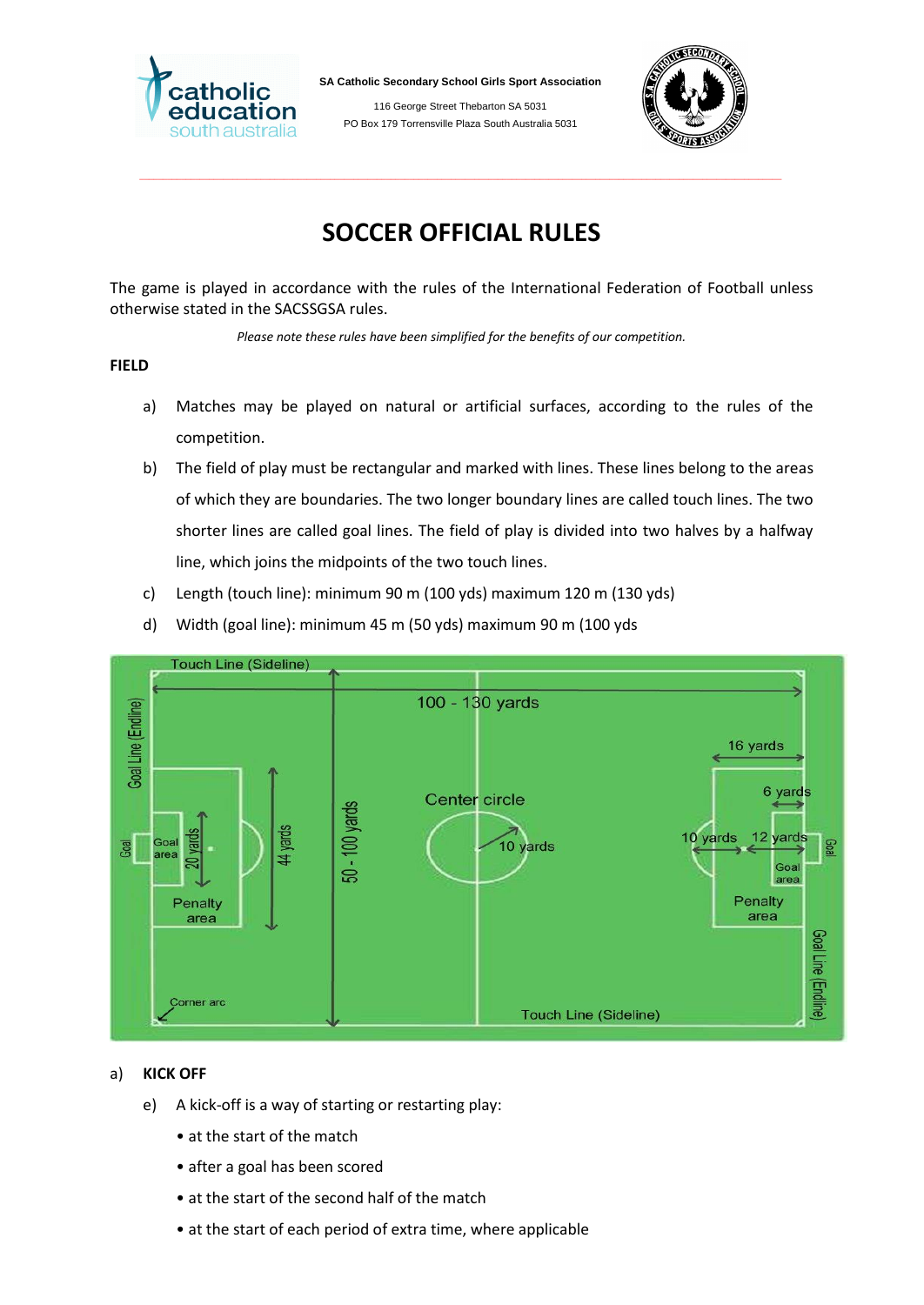A goal may be scored directly from the kick-off.

## Before a kick-off at the start of the match or extra time

• a coin is tossed and the team that wins the toss decides which goal it will attack in the first half of the match.

- the other team takes the kick-off to start the match.
- the team that wins the toss takes the kick-off to start the second half of the match.
- f) in the second half of the match, the teams change ends and attack the opposite goals.

## Kick-off

- after a team scores a goal, the kick-off is taken by the other team.
- all players must be in their own half of the field of play
- the opponents of the team taking the kick-off are at least 9.15 m (10 yds) from the ball until it is in play
- the ball must be stationary on the centre mark
- the referee gives a signal
- the ball is in play when it is kicked and moves forward
- the kicker must not touch the ball again until it has touched another player

## 3**. BALL IN AND OUT OF PLAY**

The ball is out of play when:

•it has wholly crossed the goal line or touch line whether on the ground or in the air play has been stopped by the referee

The ball is in play at all other times, including when:

- it rebounds off a goalpost, crossbar or corner flag post and remains in the field of play
- it rebounds off either the referee or an assistant referee when they are on the field of play

A goal is scored when the whole of the ball passes over the goal line, between the goalposts and under the crossbar, provided that no infringement of the Laws of the Game has been committed previously by the team scoring the goal.

## **4. OFFSIDE**

It is not an offence in itself to be in an offside position.

A player is in an offside position if:

- • he is nearer to his opponents' goal line than both the ball and the
- second-last opponent

A player is not in an offside position if: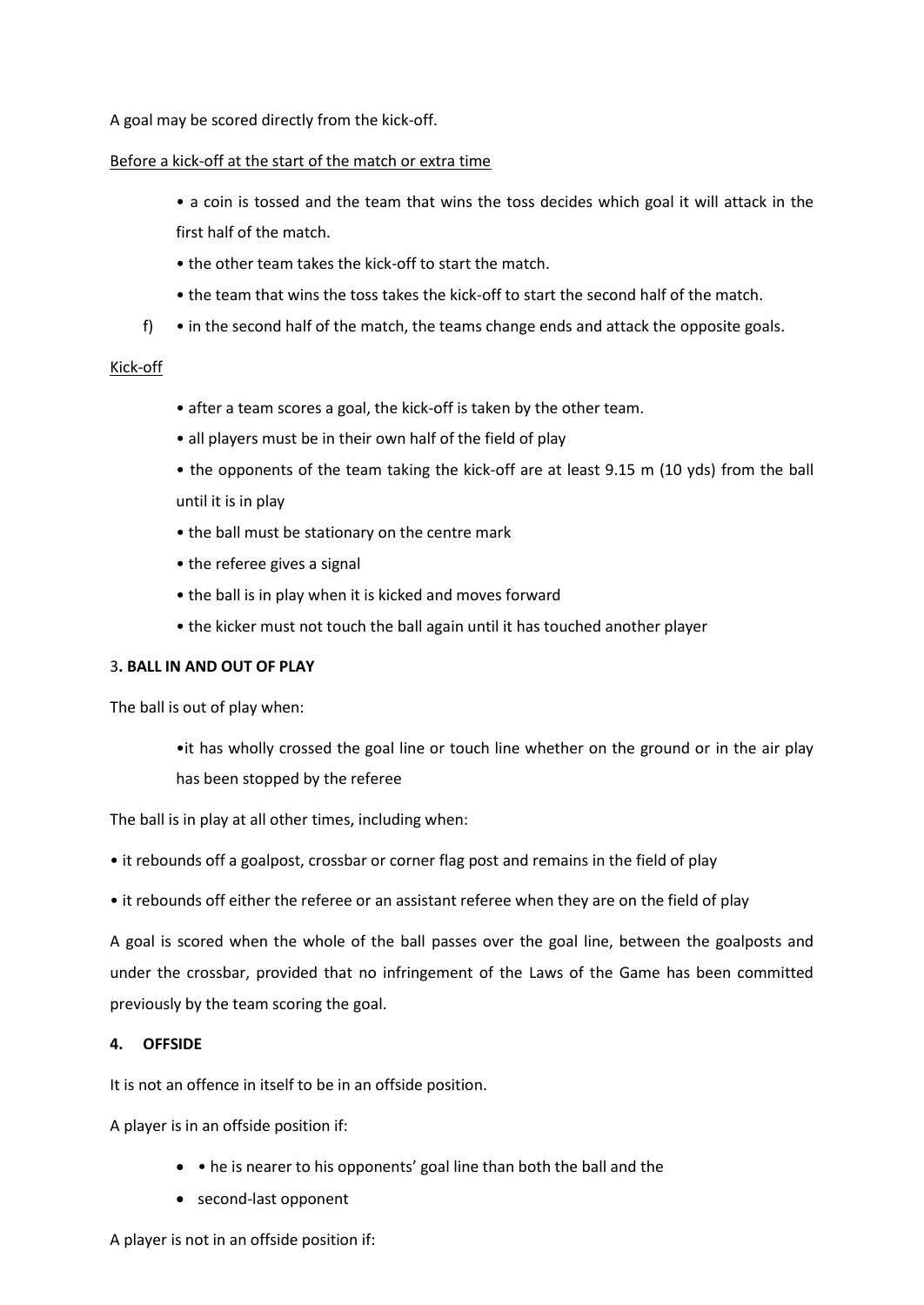- he is in his own half of the field of play or
- he is level with the second-last opponent or
- he is level with the last two opponents

There is no offside offence if a player receives the ball directly from:

- a goal kick
- a throw-in
- a corner kick

In the event of an offside offence, the referee awards an indirect free kick to the opposing team to be taken from the place where the infringement occurred

## **5. FREE KICKS**

#### DIRECT FREE KICK

A direct free kick is awarded to the opposing team if a player commits any of the following seven offences in a manner considered by the referee to be careless, reckless or using excessive force:

- kicks or attempts to kick an opponent
- trips or attempts to trip an opponent
- jumps at an opponent
- charges an opponent
- strikes or attempts to strike an opponent
- pushes an opponent
- tackles an opponent

A direct free kick is also awarded to the opposing team if a player commits any of the following three offences:

- holds an opponent
- spits at an opponent
- handles the ball deliberately (except for the goalkeeper within his own penalty area)

A direct free kick is taken from the place where the offence occurred

## PENALTY KICK

A penalty kick is awarded if any of the above ten offences is committed by a player inside his own penalty area, irrespective of the position of the ball, provided it is in play

## INDIRECT FREE KICK:

An indirect free kick is awarded to the opposing team if a goalkeeper, inside his own penalty area, commits any of the following four offences: